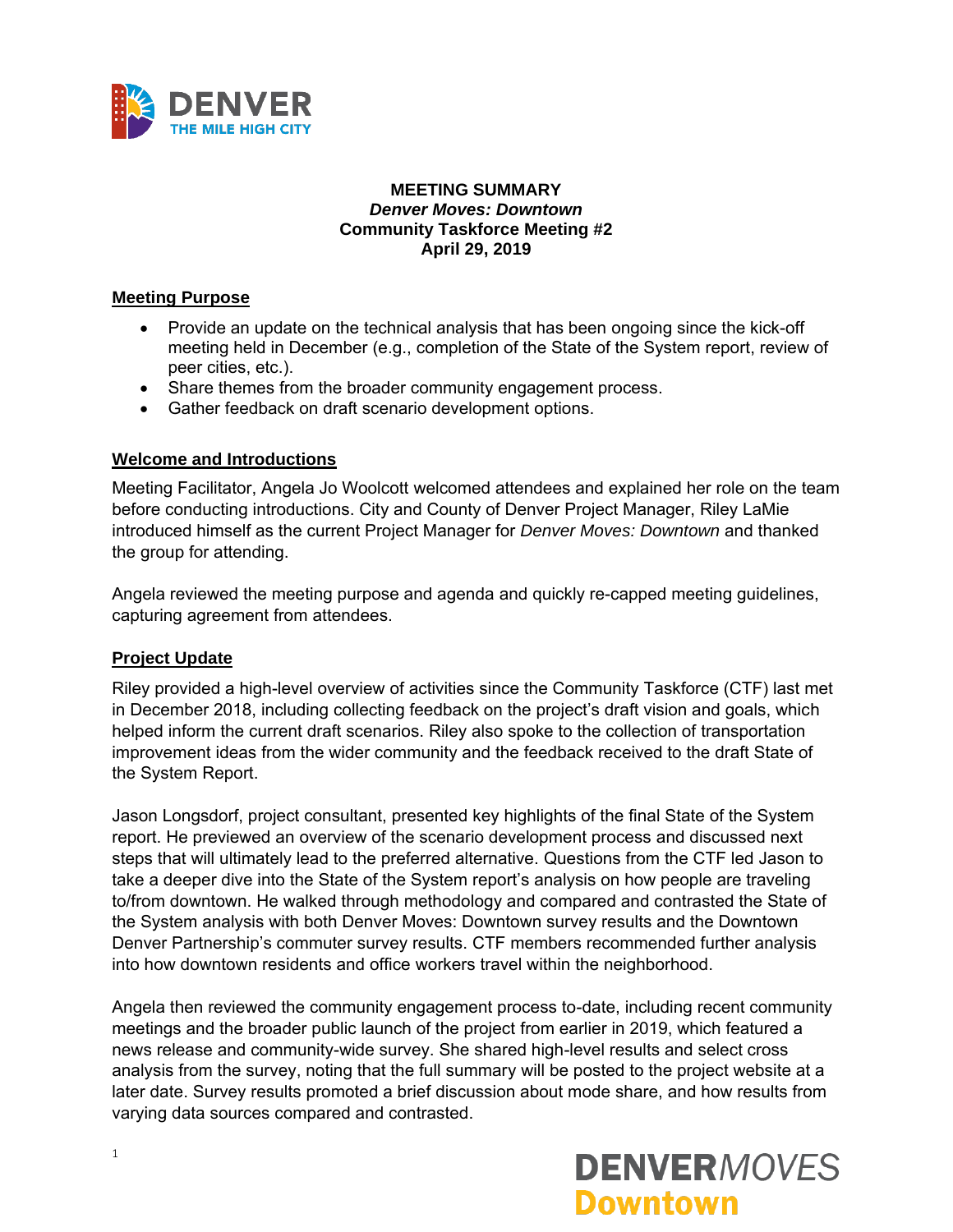# **Draft Scenarios**

Jason walked through results from the peer city review, showcasing Seattle, Washington D.C. and Portland as examples of how peer city information will inform this process.

Jason then introduced nine draft scenarios at a high level, providing representative examples of potential projects that align with the theme of each scenario. He noted that scenarios do not encompass every potential idea or project, but serve as guiding examples. He described how each scenario was informed by both research and community feedback and also related back to the project vision and goals, and State of the System report.

He reiterated next steps in the process moving forward, from narrowing down draft scenarios to the creation of alternatives and potential future implementable projects.

Angela vetted with the group whether the information needed any clarification before broad public release. CTF members indicated that the draft scenarios were clear and digestible.

### **Scenario Activity**

Angela then split attendees into two small groups. Stakeholders rotated through the nine scenarios posted around the room and shared feedback via flipchart paper and direct to project team members. Each person also received a one-page handout that included a description of each scenario on it with a blank section at the bottom for notes. Participants were asked to provide any other comments they might have.

The following is a high-level summary\* of feedback received:

- Alley activation Need to balance enhancing alleys for placemaking while maintaining access for freight and delivery.
- Connectivity Consider connections to adjacent neighborhoods outside of study area (i.e. Highlands and River Mile) as well as main transportation corridors (i.e. Speer Blvd.) Target larger general areas surrounding the study area to consider circulator options to move people efficiently from key hubs (e.g. Union Station to Capitol to the DAM).
- Curbside management Universal desire to enhance curbside use, and request to study peer cities such (i.e. Seattle) for best practices.
- Density Incorporate the downtown resident and business owner perspective vs. commuter perspective to reflect density changes.
- Enhanced placemaking Vibrant placemaking with upgraded wayfinding is a high priority across scenarios.
- Freight/loading management Stressed the importance of comprehensive street design that maintains access and ease for larger freight vehicles downtown.
- Green and natural Across all nine scenarios, attendees stressed the strong desire to have more green space (e.g. trees and more planters) to recreate as well as noise and air pollution mitigation.
- Long-term/short-term needs Scenarios should have aspects that address both shortterm and long-term goals.
- Policies Consider TDM as a scenario and set forward-looking policies that anticipate changing/emerging technologies (i.e. autonomous vehicles).
- Traffic calming Slower vehicle speeds remains a top safety priority across scenarios.
- Universal themes Of the above topics, curbside management, green space and traffic calming were identified as themes that should be carried through all scenarios.

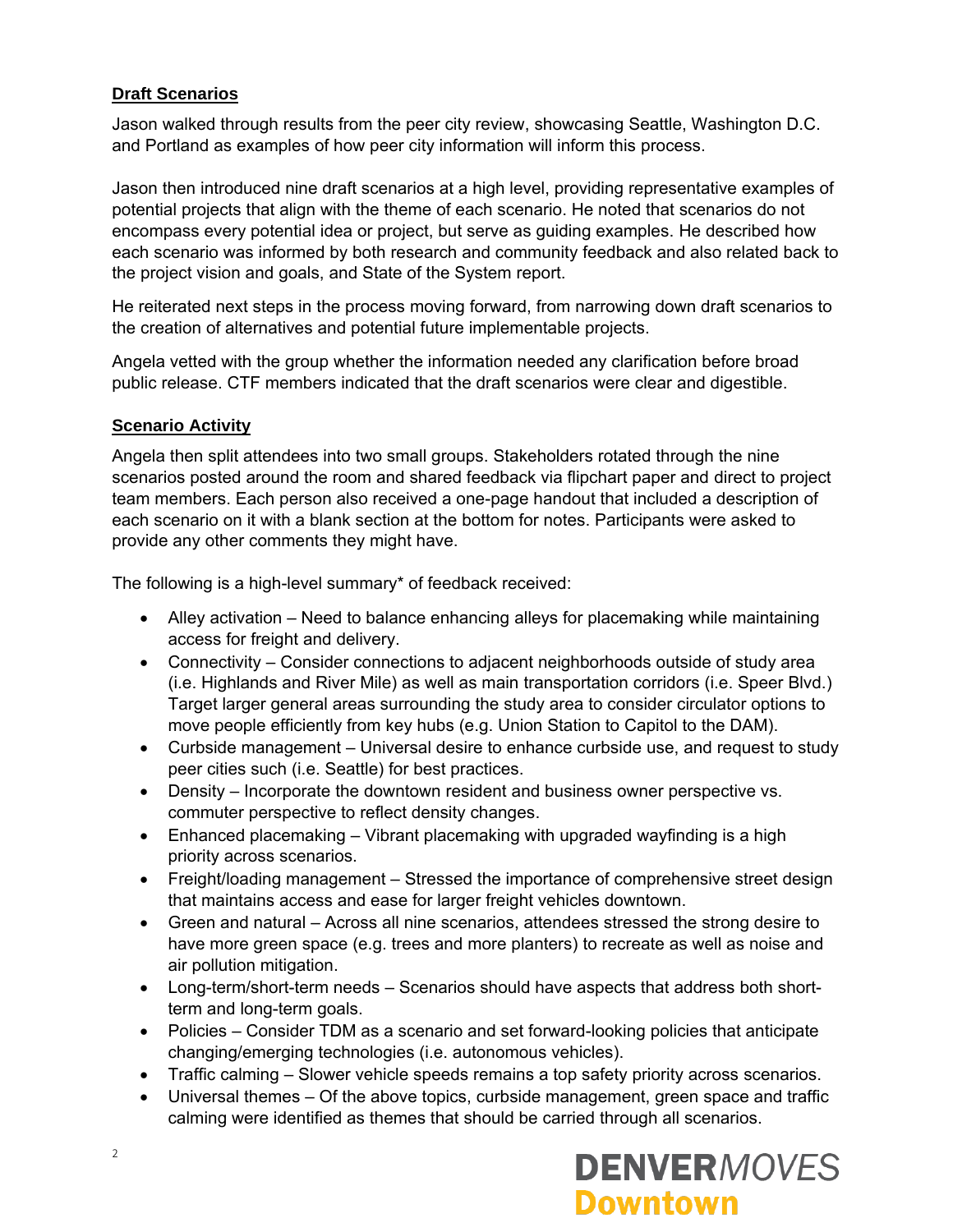\*Transcribed flipchart notes taken during scenario activity are provided at the end of this document.

# **Closing**

Angela brought attendees back together for a brief group discussion on scenario feedback. Prior to adjourning, Angela addressed key housekeeping items, noting that the next CTF workshop would likely occur in early summer. She reiterated how to stay connected to the project team, and put out another call for community meetings.

### **CTF Workshop Attendees**\*\*

| Jordan Block           | Mayor's Bicycle Advisory Committee                    |
|------------------------|-------------------------------------------------------|
| Rachel Bolin           | CityLive                                              |
| Linda Crain            | Larimer Place Condominium Association                 |
| Rhys Duggan            | Revesco                                               |
| John Hayden            | <b>Curtis Park Neighbors</b>                          |
| Melissa Horn           | Councilman New, District 10 Aide                      |
| Sydney Ilg             | <b>Golden Triangle Creative District</b>              |
| Libby Kaiser           | Mayor's Bicycle Advisory Committee                    |
| Anne Lindsey           | <b>Golden Triangle Creative District</b>              |
| Jill Locantore         | <b>Walk Denver</b>                                    |
| Joel Noble             | Inter-Neighborhood Cooperation (INC)                  |
| John Riecke            | The Shire at Capitol Hill                             |
| <b>Tracy Sakaguchi</b> | <b>Colorado Motor Carriers Association</b>            |
| Ken Schroeppel         | CU Denver – Department of Urban and Regional Planning |
| Jack Tone              | Lower Downtown Neighborhood Association (LoDoNA)      |
| Piep Van Heuven        | <b>Bicycle Colorado</b>                               |
| James Waddell          | <b>Bike Denver</b>                                    |

\*\*For a complete list of organizations invited to participate in the CTF please visit the project website.